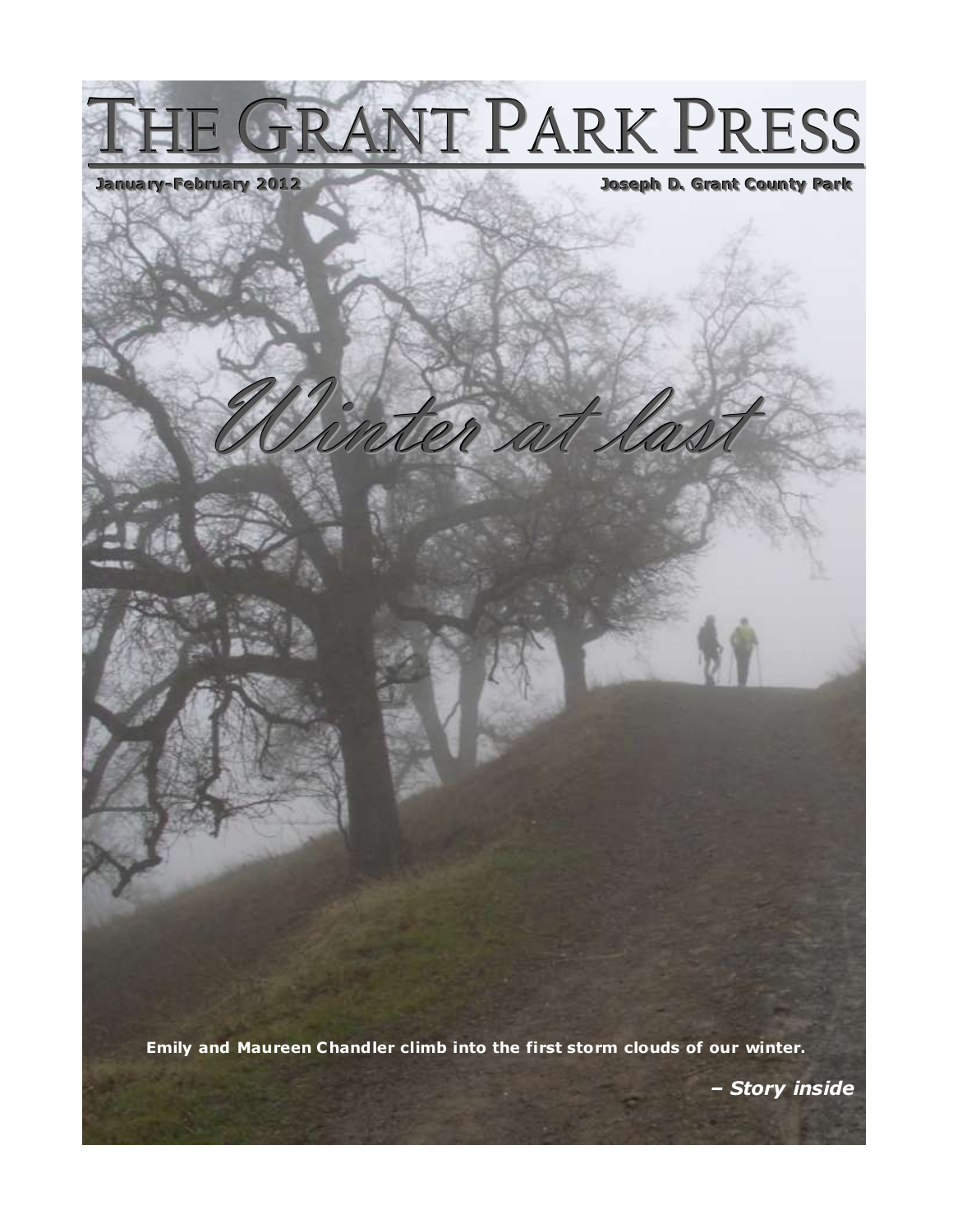

When the clouds on the previous page passed, they left snow on Mount Hamilton, green **on the m iddle ridges and the valley still in brown.**

### Winter at last

California's winter is a gift from above.

It descends from heavy clouds as flakes of snow that blanket the Sierra Nevada or melt into raindrops when they reach lower, warmer air. For much of the state, winter is defined less by the drop in temperature than it is by the arrival of clouds at Halloween and their departure before Memorial Day.

Winter turns the land green or white. The rest of the year is the dry season. Brown.

This year our gift was late, arriving last weekend.

Emily, our hiking friend Maureen Chandler and I have been climbing in the Diablo Range that forms the eastern rim of the Santa Clara Valley for the past few weeks to document winter's absence and look for signs that it might be on the way.

Our hiking territory lies within Joseph D. Grant County Park, at 10,000 acres the largest of the 28 parks in the county system. All the pictures in this newsletter were shot in the park, and only the one on the final page gives any hint that this park and its 52 miles of trails are 15-minutes from a million people in the nation's 10<sup>th</sup>largest city, San Jose.

*– Continued overleaf*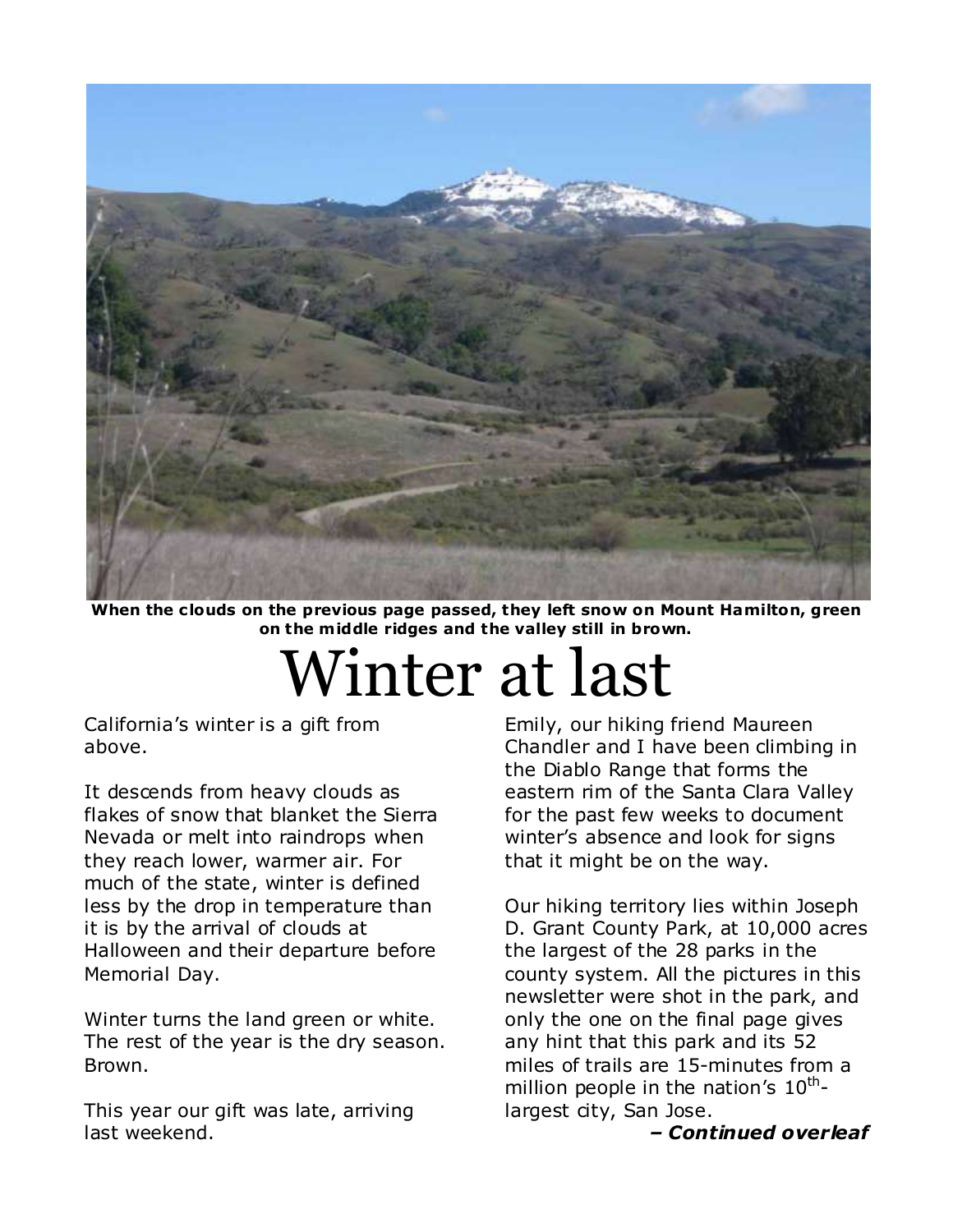### Winter at last

### *– Continued*

The hikes begin at Grant Lake at 600 feet, the first step up from sea level in the Santa Clara Valley to the summit of 4,367-foot Mount Hamilton – tallest peak in the San Francisco Bay Area – on the park's eastern edge. Our favorite route climbs through a hidden valley to a ridge at 3,000 feet and covers a bit more than 10 miles roundtrip.

### Because these

tailed hawks and golden

eagles that live there, spoken to the cattle, heard the wild boar and are on the lookout for mountain lions.

Rattlesnakes are hibernating and the tarantulas only show themselves in October.

It was cold but dry on the ridge in January, the trail hardpan and the grass dry and brown. When we returned Saturday, the threatening weather and muddy trail made us doubt we'd get to the top.



mountains are in the rain **Rancho Cañada de Pa la was a Mexican land grant given to**  shadow of the forested **José de Jesús de Bernal in 1839. Part of the rancho was**  coastal range, they are **acquired by the Grant family of San Francisco in 1880. When** mostly naked except for **Joseph Grant's fishing buddy, Herbert Hoover, was elected** scattered oaks. **president in 1928, Grant had this cabin built for Hoover as a presidentia l retreat. Em ily, Maureen and I paused at the Pala** We've seen the bobcats, **Seca Cabin for a snack halfway through Saturday's hike**  ground squirrels, red- **along with Frank from Fremont.** 

> But the clouds were thickest and wettest through the middle section.

As we approached the top, we climbed into the sunshine and decided to keep going the full distance. Our clothes dried as we walked, the wind seemed less bitter and our snack break in the lee of the Pala Seca Cabin was warm.

Winter sunshine is a gift from above, too.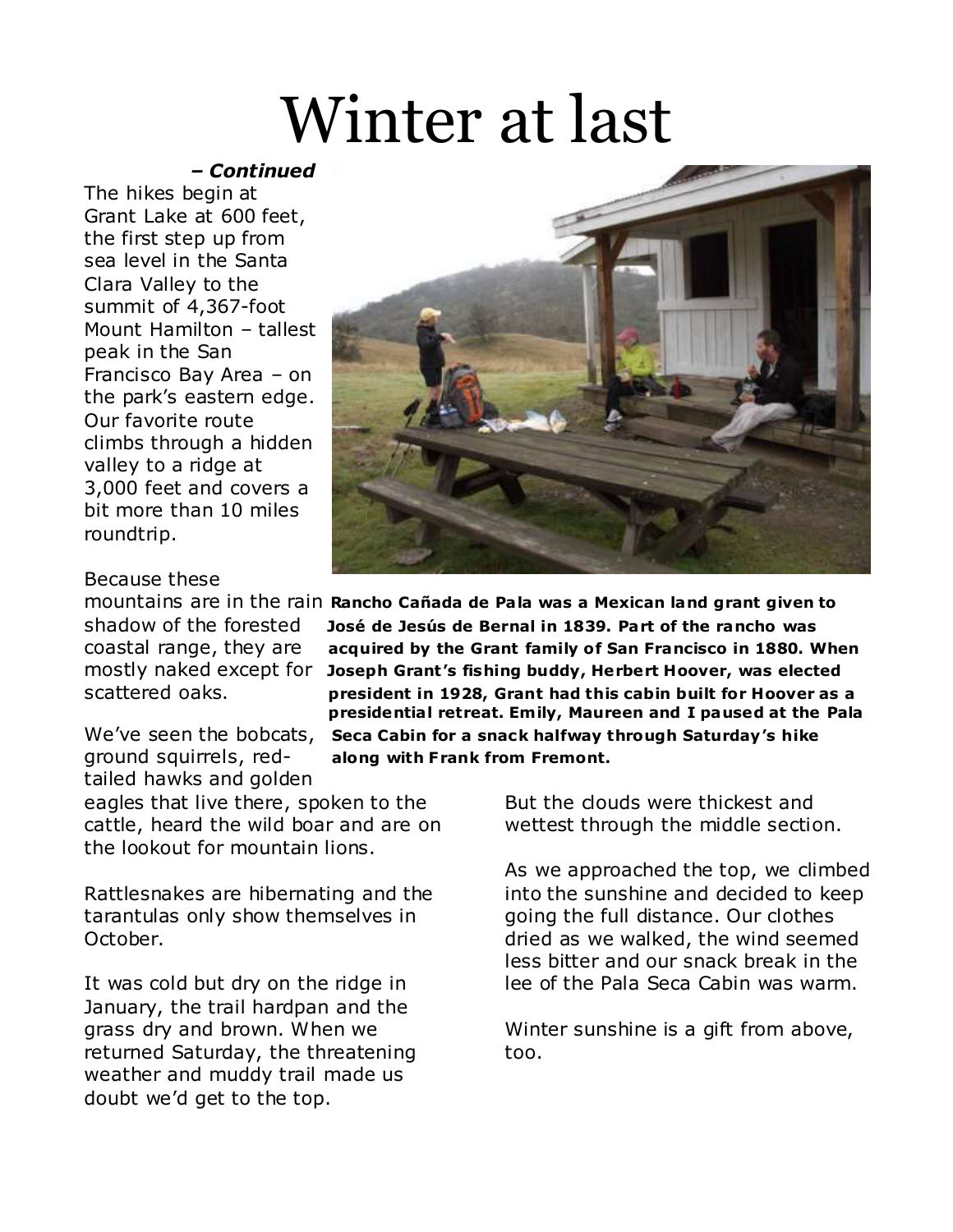## Today's picture pages



**It doesn't take much moisture to bring green back to the mountains.**

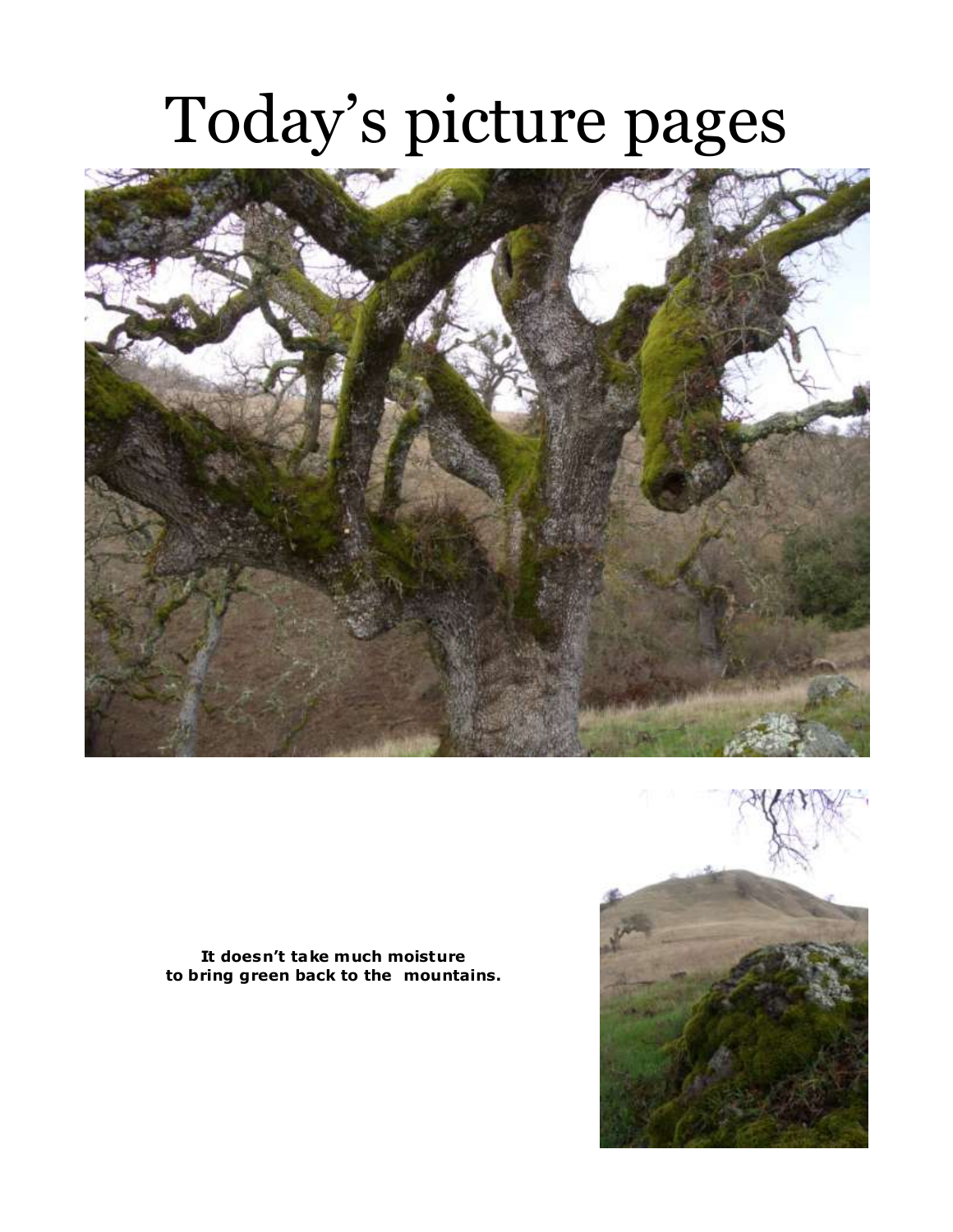



**In January, when Emily was up on the ridge, it was cold but dry. The peak behind her and on the left is Mount Hamilton. The sma ll white structures on top are domes for the 10 telescopes of the Lick Observatory. James Lick, piano builder, land baron and patron of the sc iences, was reputed to be California's richest man when he died in 1876. Rev. Laurentine Hamilton was a Presbyterian minister and accused heretic.**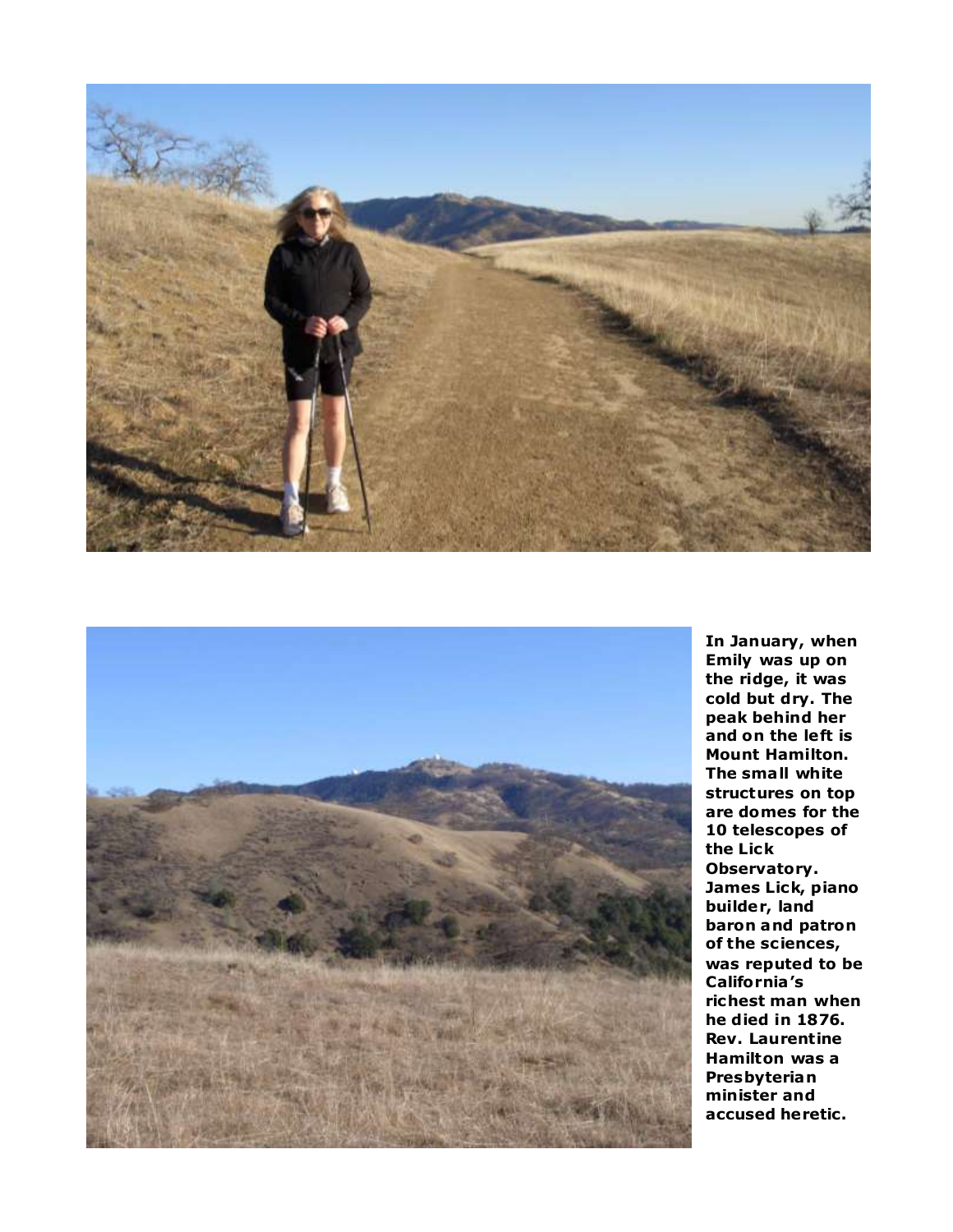

**Less than an hour ago we were up in those clouds.**



**The sun sneaks between the c louds and the far ridge.**